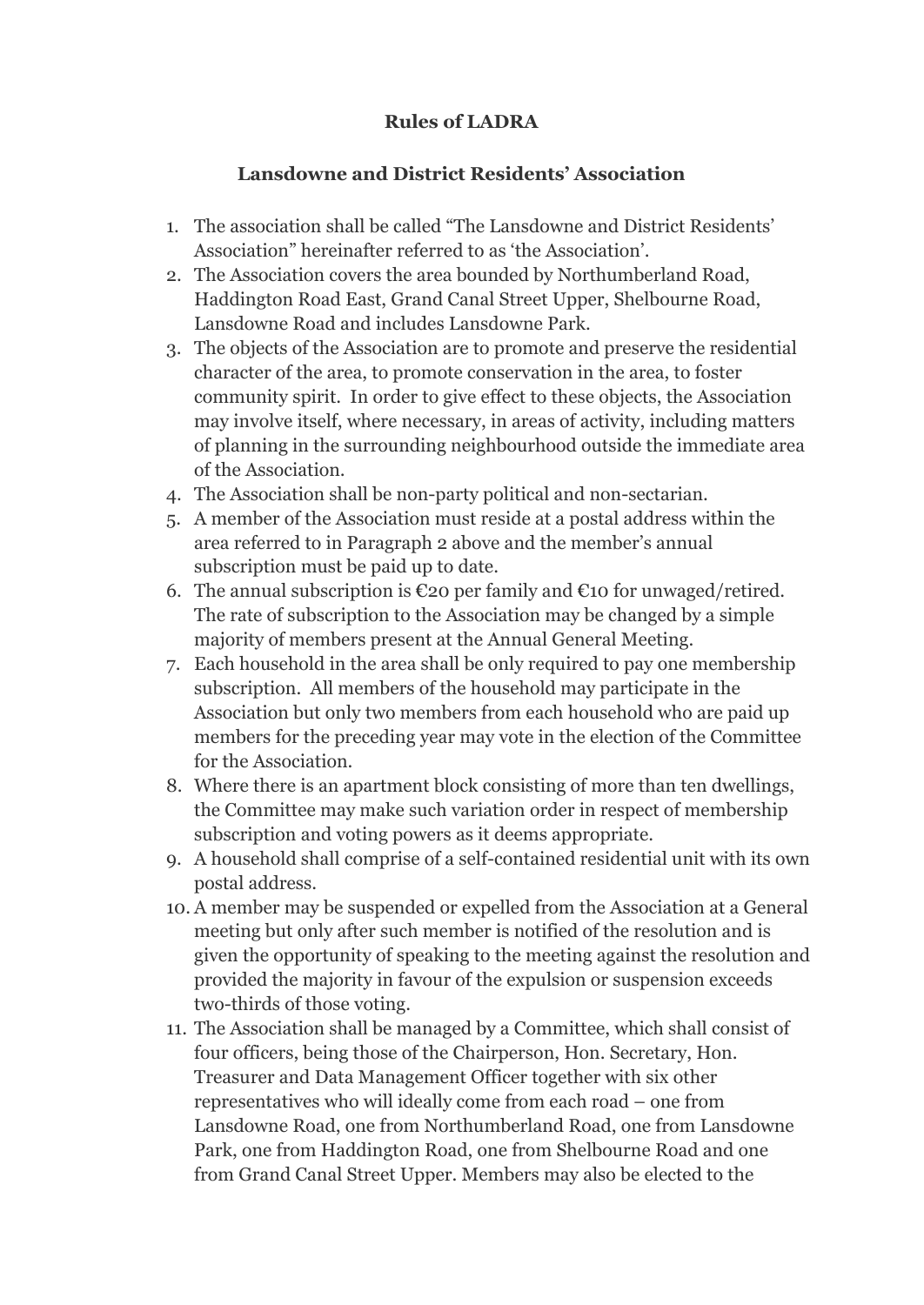committee to take responsibility for particular functions e.g. website management, Aviva Stadium Community Committee and planning.

- 12. Each member of the Committee shall have one vote and in the event of a tie, the Chairperson may exercise his/her casting vote.
- 13. A member elected to an office of the Association may also stand as a Representative; however in this event, such person may exercise one vote at Committee meetings, save where such person is the Chairperson, in such case the Chairperson may exercise his/her casting vote.
- 14. The management and property of the Association shall be vested in the Committee. The Committee shall have the power to make Bye-laws and to decide on all matters in dispute and matters not provided for in the rules of the Association.
- 15. A Committee meeting shall have a quorum if half the persons on the committee are present. The committee shall meet on at least four occasions in each year.
- 16. Each committee member must receive at least seven days prior written notice or notice by electronic means such as email of all committee meetings.
- 17. A Committee member unable to attend Committee meetings may not send a replacement without the consent of the Committee at the beginning of any such meeting.
- 18. Where a member of the Committee resigns, the remainder of the Committee may at a meeting replace the vacant position by co-opting a member of the Association onto the Committee.
- 19. A General Meeting may be called by the Committee or the Hon. Secretary on receipt of a requisition signed by at least twenty members of the Association. Seven day's notice shall be given of any such meeting and it shall be the responsibility of each of the representatives on the Committee to notify residents on their road.
- 20.All residents shall be deemed notified of any such General Meeting if the Committee decides that reasonable efforts were made to give such notice.
- 21. The quorum at a General Meeting or at an Annual General Meeting shall be 10 per cent of the registered members entitled to vote at the meeting. If a quorum is not in attendance after 30 minutes of the appointed time for the start for the meeting, the meeting shall be deferred to the same appointed time 14 days later to be held in the same location if possible. If there are insufficient members present at the reconvened General Meeting or Annual General Meeting to form a quorum, then those present at the appointed time and date of the reconvened meeting shall form a quorum.
- 22.The entire Committee must resign at the Annual General Meeting for the forthcoming year but each member of the Committee may stand for re-election if proposed or seconded.
- 23.All members of the Association may vote as stipulated herein for each Officer and each Representative on the Committee.